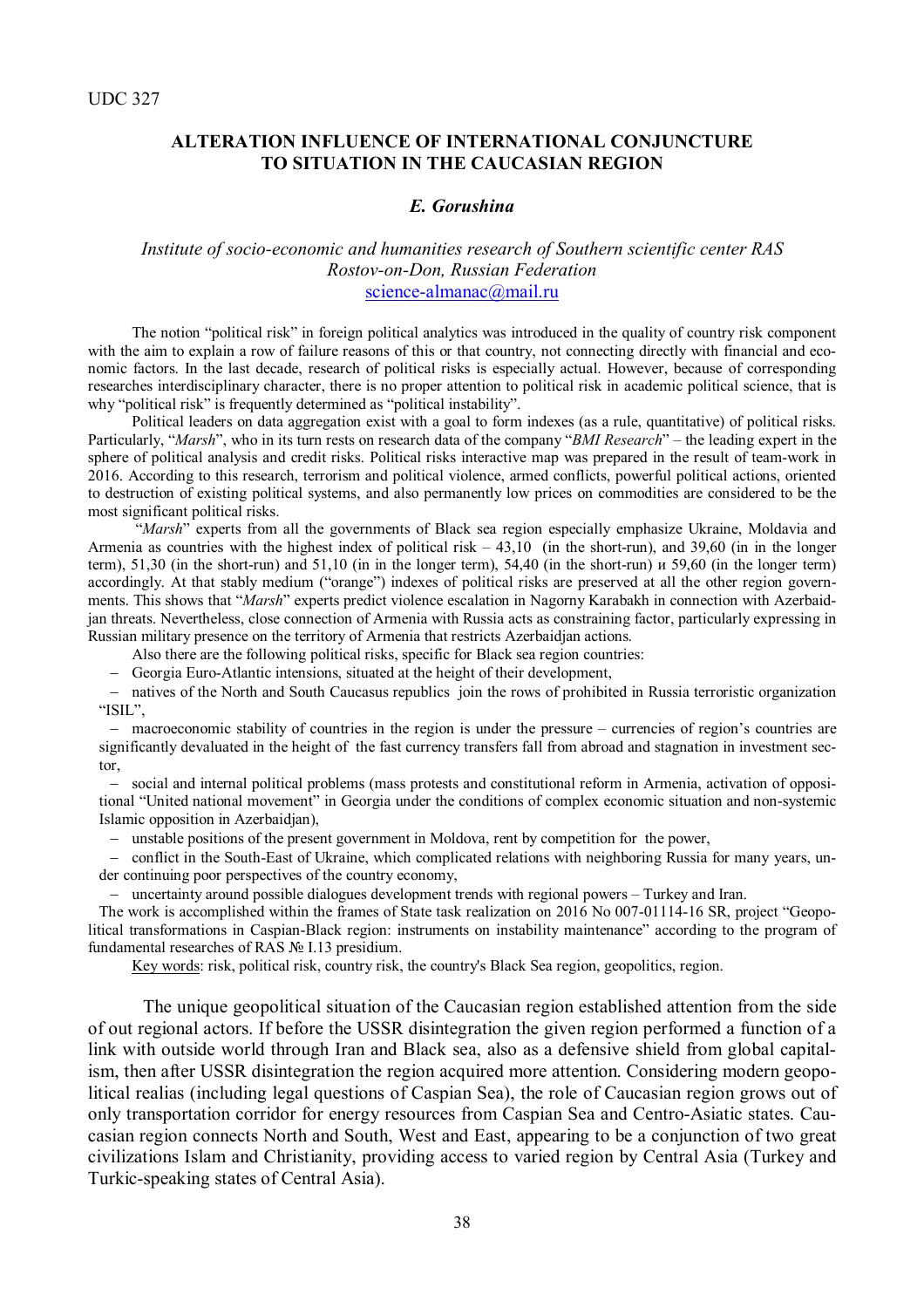Possessing by wide spectrum of geopolitical and geoeconomic advantages, Caucasian region became one of the most significant research objects. Many foreign researchers study questions of political instability in the Caucasus and functions of this region, and also influence of international and outregional actors: T.de Waal (2010), M. Jalali (1993), M.Mesbai (1993), M. Dzhelikbala (2010), I.D. Zvyagelskaya and others. A row of researchers pays a special attention to the aspects of terroristic activity in the Caucasus region: E. Burger (2013), Kraimer (2005) and others. Last 20 years violent incidents regularly take place in various places of the North Caucasus. Certain localization occurred in 2000 – thus, nowadays for majority of Russian population terrorism is strongly connected with events of this region. Terroristic actions have a cyclical pattern, escalation in 2013 begins in 2007, by 2010 some republics became a range for active arm actions (the same situation was observed in 2000-2005) [4]. Criminal-terroristic actions, realizing by groups on the vast territory of the North Caucasus, achieves "presence effect everywhere". These actions have character of thoroughly planed localized strikes, bringing biggest harm for federal forces subdivisions and law enforcement agencies under minimum charges of the bandgroups.

Considering the difficult situation, counterterrorism operations, aimed to neutralization bandgroups participants, are actively realized in republics. Military aviation and artillery were applied under the fight with bandunderground (2011-2012); conjoint operations on gunmen liquidation were successfully realized in border districts. This gave tangible results, but such forceful instrument did not lead to definitive stabilization in the region. According to violent incidents statistics in the populated localities of the North Caucasus republics for 2014-February 2016, the general quantity comprised 312 actions. However there are  $-168$  cases in Dagestan, 54 – in Chechnya, 54 – in Ingooshetia, 28 – in Kabardino-Balkaria, 11 violent incident cases – in North Ossetia-Alania [9]. Basing on the mentioned indices, it is become clear that Dagestan dominates in the number of criminal – terroristic actions. Mainly in this polyethnic republic of Russian Federation significant influence of "Islamic government" is recorded: since 2014 massive outcome of gunmen in IG is marked. In June 2015 many gunmen of Dagestan, Chechnya, Ingooshetia, Kabardino-Balkaria, Karachai-Circassian Republic swore in fealty to IG leader Al-Baghdadi [3].

However serious geopolitical steps – including Crimea in Russian Federation structure in 2014, participation of Russia in war actions on the territory of Syria from 30 of September 2015, diplomatic confrontation and geoeconomic competition of Russia and Turkey – led to the fact that the majority of governments and international actors maintained Ukraine, in the question considering Syria – took up position, differing with official position of Moscow, and situation around Turkey and Russia more reminds section of economic influence area. "Export" of the gunmen to IG is a dangerous tendency in connection with active role of Russia in Syria – Russia stands on the third place among all governments, "delivering" to the given terroristic organization. More than 2,9 thousand of Russians suspected of belonging to international terroristic organizations activity in Syria and Iraq were identified. The majority of gunmen are natives of Chechnya and Dagestan, citizens of Azerbaijan and Georgia are on the second place according to the numerical strength, after North Caucasian republics.

It should be mentioned that gunmen of IG from the countries of former CIS, after coming home, will gravely influence on infirm situation in Russian Caucasus and in Centralasian republics. The more Russia involves into Syrian conflict, the more severe border management becomes, and the oftener preventive arrests are conducted; more than 800 cases were started in relation to its citizens, returning from the Middle East and suspected them of fighting on the side of armed groups in Syria and Iraq. Transition of natives from the North Caucasus, fighting in Syria, under the banner IG in 2015, and public swears of Al-Baghdadi were on hand for Grozny – serious outflow of gunmen abroad (to the Middle East), and also emerging role of security agencies in fight with terrorist underworld. However among entering the rows of IG there are also ethnical Russians, who accepted Islam, following radical sermons (case with V.Dorofeev, and also with V. Karaulova). More than evidently that there dialogue forming on religious ground between the North Caucasian republics and Russia federal centre should be conducted for the purpose of not spreading radical ideology in the country.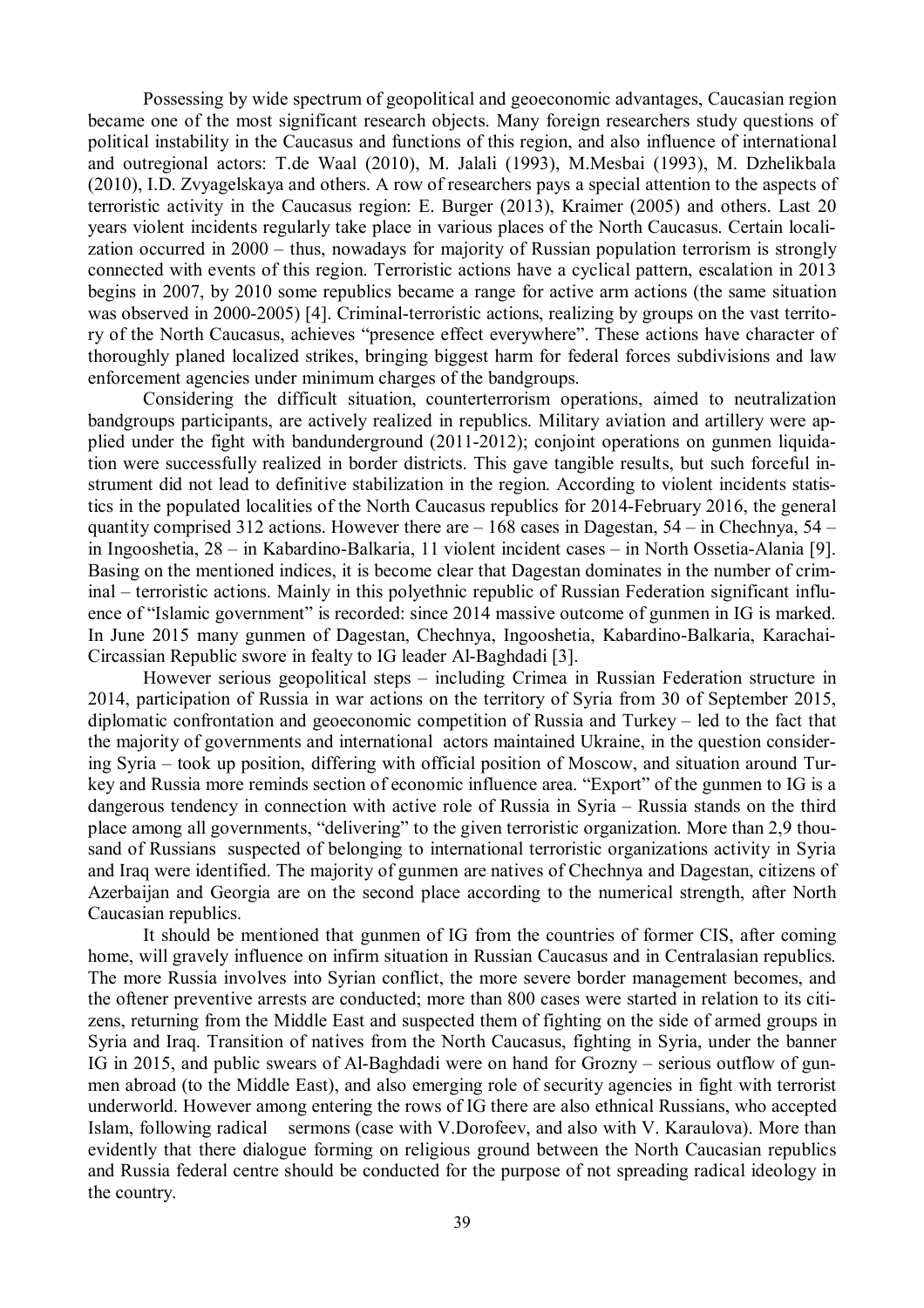It is also significant that alterations of international conjuncture temporary displaced the focus from the events on Caucasus and distracted population attention from real problems of the North Caucasus. The North Caucasian republics differently react to economic and political instability of recent years, degrade state and social institutions. According to official statistics data of the first quarter of 2015, the population living standard of the North Caucasian republics was significantly decreased. Jobless rate in NCFD achieves 11,2%. 507 thousand of people are unemployed from 4 mln. 481 thousand of economically active district population. Also the basic tendencies of the last time are population earnings decline in budget sector, growth of shadow economy in the region (according to different estimations, more 80%) – according to FSSS for the period of February-April 2015, it was not higher than 50%. Besides internal economic problems of the North Caucasus there also religious disagreements take place. In the beginning of February 2016 R. Kadyrov encouraged Ingooshetia mufti Isa Khamkhoev in the conflict with the head of the republic Yu.B.Yevkurov. And this political opposition was transfered to the religious conflict plane, in the course of which the president of Ingooshetia appeared as a supporter of Salafists, or, as it is customary to speak, adherers of "non-conventional Islam". This fact only demonstrates absence of competently built dialogue of religious character.

South Dagestan is one of the territories of RF, where confessional contradictions between Sunni and Shi'ite are felt. It is important to mention that suppression of Salafists communities in the North and central districts of Dagestan concentrated its radically affected members in the South of the republic. That is why it is justly to confirm that the interest conflict among Shi'ite ("Hezbollah", Shi'ite elites of Iraq and Iran) and Sunni ("Islamic front", "Modzhakhed army", "Jaish al-Fatkh" and other groups, flowing from one structure of opposition forces in Syria) players can only increase confessional friction on the North Caucasus. Thus, Caucasian region experiences fundamental influence of torrentially changing international conjuncture. At that external influence can be significantly complicated by presence of unsettled internal questions. Actual configuration in the line Russia-Turkey-Iran can acts as additional factor of possible instability in the region, considering complex reaction of other actors to such "Triple Alliance".

*The article is prepared within work on state task of FASO Russia on realization of fundamental scientific researches on the topic "Conflictological predictions and scenarios of the South of Russia" (No 0260-2014-0005).*

# *References*

- 1. Database GIS "Terrorism in the South of Russia". Certificate about official registration of program "Terrorism in the South of Russia" (actions accounting routine of terroristic tendency)" for PC No 2012612626 от 13.03.2012, created under the leadership of G.G. Matishov in the South scientific centre RAS.
- 2. *Zvyagelskaya I.D*. Instability factors in the former Soviet Union (Central Asia and Caucasus) // Energetic measures of international relations and safety in the East Asia. M., 2007.
- 3. ISIL threatens Russia: what can we expect from terrorists, who will come back to Caucasus // Russian institute of strategic studies. URL: http://riss.ru/smi/22807/
- 4. *Matishov G.G., Pashcenko I.V*. Atlas of social-political problems, threats, and risks of South Russia. Vol. VI: South Russian macro-region and Olympiad in Sochi. Special issue / Chief editor. acad. G.G. Matishov. Rostov-on-Don, 2013.
- 5. *Burger Ethan S., Cheloukhine S.* Counterterrorism in Areas of Political Unrest: The Case of Russia's Northern Caucasus. (Springer Briefs in Criminology). New York, 2013.
- 6. *Çelikpala M*. Security in the Black Sea region // Commission on the Black Sea Policy Report. V.2. 2010.
- 7. *Jalali M.R*. The Caucasus and Central Asia: Entering the scene and composition of geostrategic space // Caucasus and Central Asian Studies Journal (6). 1993.
- 8. *Kramer M*. Guerrilla warfare, counterinsurgency and terrorism in the North Caucasus: the military dimension of the Russian-Chechen conflict // Europe-Asia Studies. 57:2. 2005.